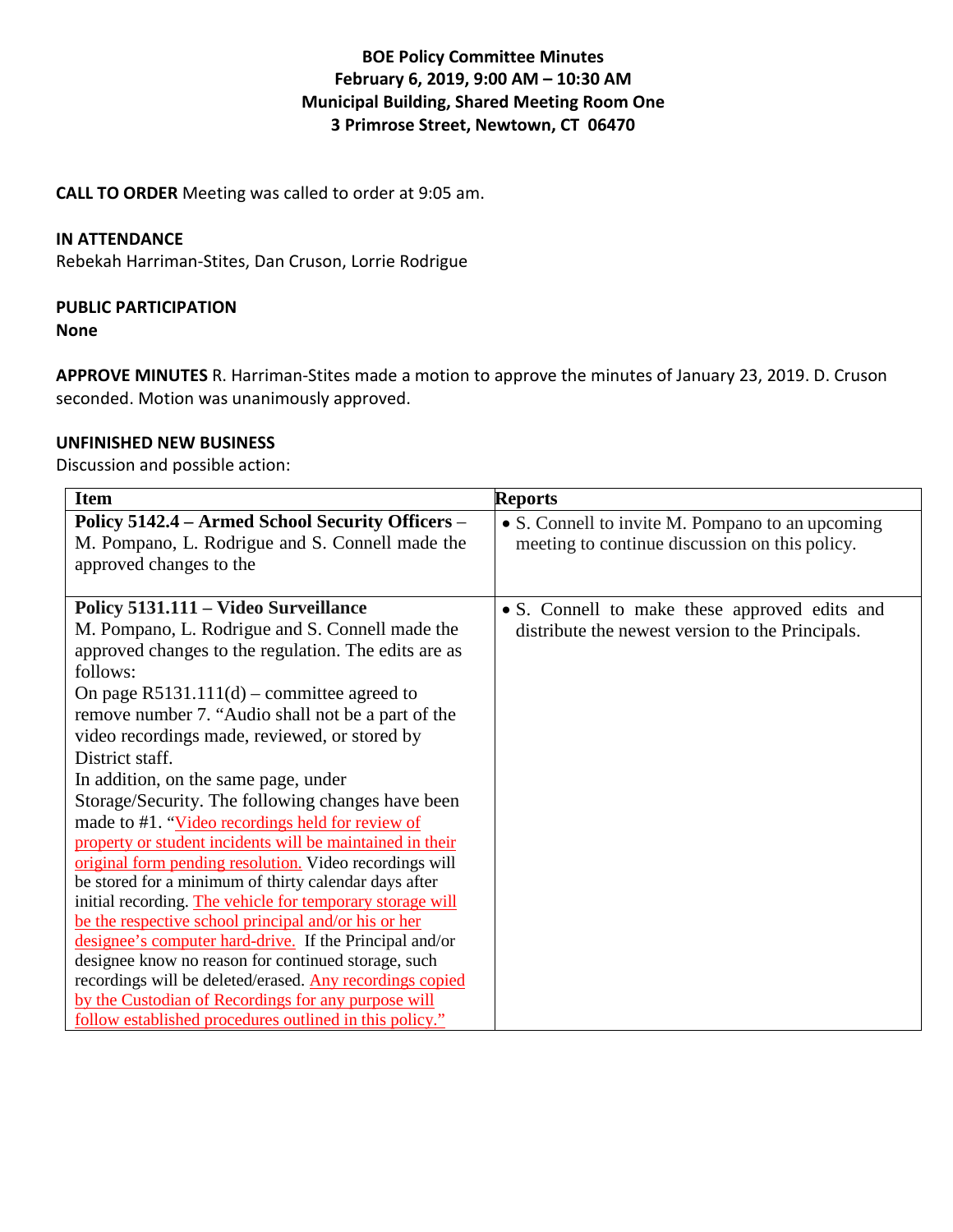| P5141.4 – Reporting of Child Abuse and Neglect<br>(current policy 7-703)<br>D. Peterson recommendation was that she was<br>happy with the regulation and felt comfortable<br>moving forward with this policy. | • S. Connell to move this policy to the 5000<br>queue. |
|---------------------------------------------------------------------------------------------------------------------------------------------------------------------------------------------------------------|--------------------------------------------------------|
| P5141.61 – Dealing with The Effect Of a Death                                                                                                                                                                 | • S. Connell to make approved edits.                   |
| L. Rodrigue to send S. Connell the procedure used by                                                                                                                                                          | • Review and discussion will continue at an            |
| Kathy Gombos (SHS) for the regulation for this policy.                                                                                                                                                        | upcoming policy meeting.                               |
| <b>Policy Regarding Sex Discrimination and Sexual</b><br>Harassment - (Students) - Title IX - R. Harriman-<br>Stites tabled this policy until further notice.                                                 | • No action required.                                  |
| <b>Policy 5145.6 – Student Grievance Procedures (Title)</b><br>$IX$ ) – R. Harriman-Stites tables this policy until further<br>notice.                                                                        | • No action required.                                  |
| <b>Policy Regarding Sex Discrimination and Sexual</b><br>Harassment in the Workplace (Personnel) – R.<br>Harriman-Stites tabled this policy until further notice.                                             | • No action required.                                  |

## **NEW BUSINESS**

Discussion and possible action:

| <b>Item</b>                                               | <b>Reports</b>                             |
|-----------------------------------------------------------|--------------------------------------------|
| Policy 5111.1 – Foreign Exchange Students and             | • S. Connell will make the approved edits. |
| <b>Policy 5118 – Nonresident or Tuition Students</b>      |                                            |
| There was some concerns that Policy 5111.1 was            |                                            |
| already outlined in NPS Policy 5118. The committee        |                                            |
| agreed that it is not necessary to have a separate policy |                                            |
| for Foreign Exchange Students. The language in            |                                            |
| policy 5111.1 will be incorporated into Policy 5118       |                                            |
| under the section "Foreign Exchange Students. The         |                                            |
| references will also have to be updated.                  |                                            |

## **UPDATE FROM THE SUPERINTENDENT**

#### **PUBLIC PARTICIPATION None**

A motion was made by R. Harriman-Stites to move Policy 5142.4 – Armed School Security Officers forward to the Board of Education for review at the Board of Education meeting to be held on February 20, 2019. D. Cruson seconded. Motion was unanimously approved.